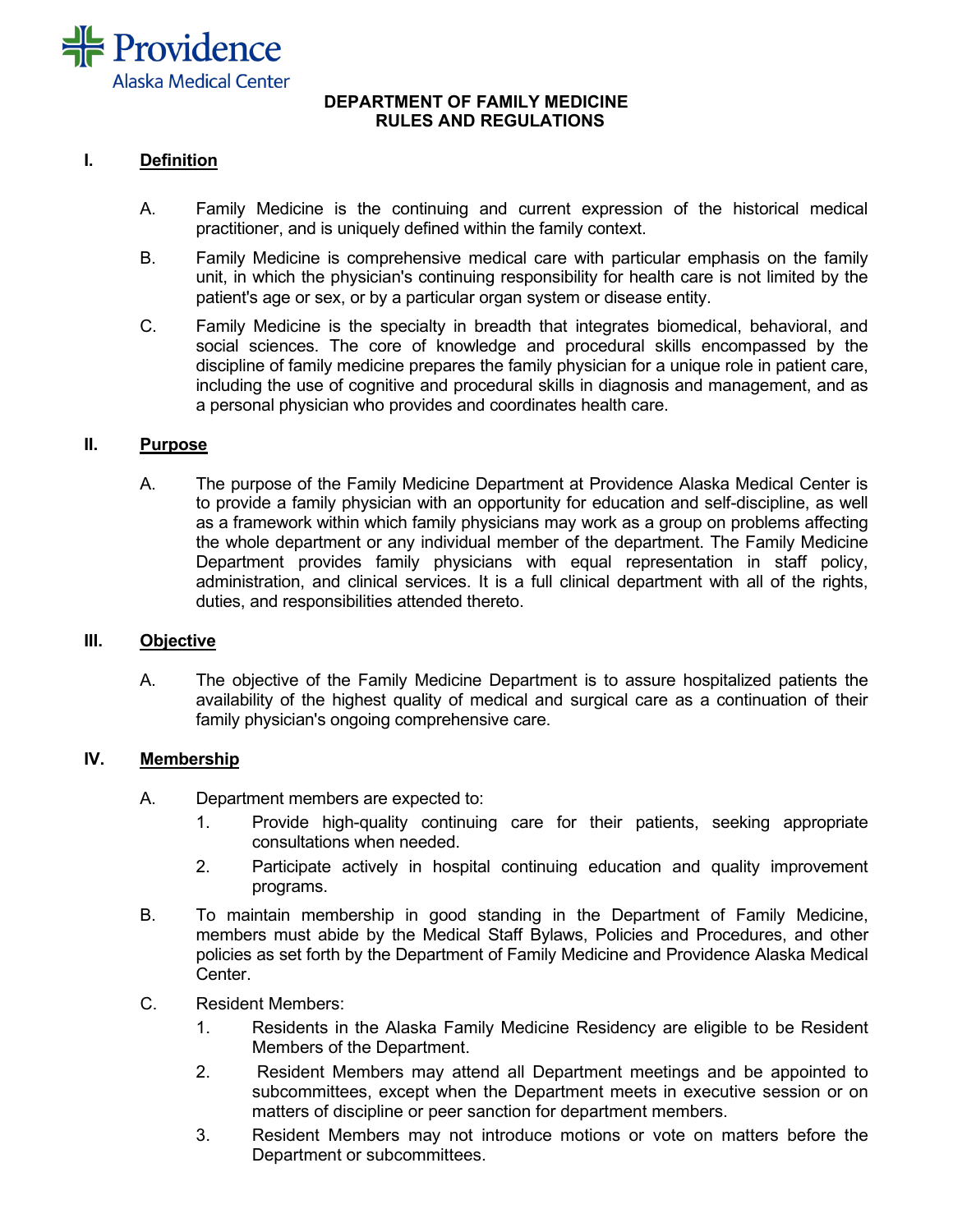# **V. Chair**

- A. The Department of Family Medicine will elect a Chair of the Department, or if the Department fails to elect a Chair, the Chief of Staff may appoint a Chair from among the active members of the staff who are qualified for membership in the Department of Family Medicine. The Department Chair will be excused from the EMTALA Call schedule during the time of his/her service as chair.
- B. The Family Medicine Department has a sub-section that includes the Providence Family Medicine Center (PFMC). The sub-section chair will be Providence Family Medicine Center Residency Program Director or Assistant Director when the Program Director is unavailable. The PFMC sub-section chair will have the authority to recommend the granting of privileges for all PFMC Practitioners.
- C. The sub-section chair will develop, maintain and monitor policies and procedures to ensure a reasonable level of competence for PFMC Practitioners receiving privileges at the PFMC.

## **VI. Special Consideration**

- A. Attending physicians and allied health professionals providing clinical services at Providence Family Medicine Center (PFMC Practitioners) must have site-specific privileges approved as follows:
	- 1. All PFMC Practitioners must have privileges at PAMC in the appropriate department.
	- 2. PFMC Practitioners must also request privileges at the PFMC.
	- 3. PFMC privileges will be renewed and reviewed bi-annually when the PAMC privileges are renewed during the reappointment process.

## **VII. Application**

A. The Chair will evaluate all Medical Staff applicants who wish their practice at Providence Alaska Medical Center to be limited to Family Medicine and make recommendations that will be forwarded to the Credentials Committee. The Chair shall review those actions and monitor recommendations for member movement between the various membership categories.

## **VIII. Departmental Responsibilities**

- A. Ensure the proper functioning of the Family Medicine Department.
- B. The Chair, or his/her representative, shall be available for medical administrative advice at all times.
- C. Conduct peer review.
- D. Enforce Department rules and regulations.
- E. The Department shall act in accordance with the Bylaws and Policies of the Medical Staff of Providence Alaska Medical Center.

## **IX. Quality Improvement**

A. The Family Medicine Department shall institute a voluntary peer review program among its members who agree to review cases in the following areas of Family Medicine, Newborn/Pediatrics, Obstetrics, and other specialty areas of interest. Volunteers will be contacted by the Peer Review Department to coordinate case files for review.